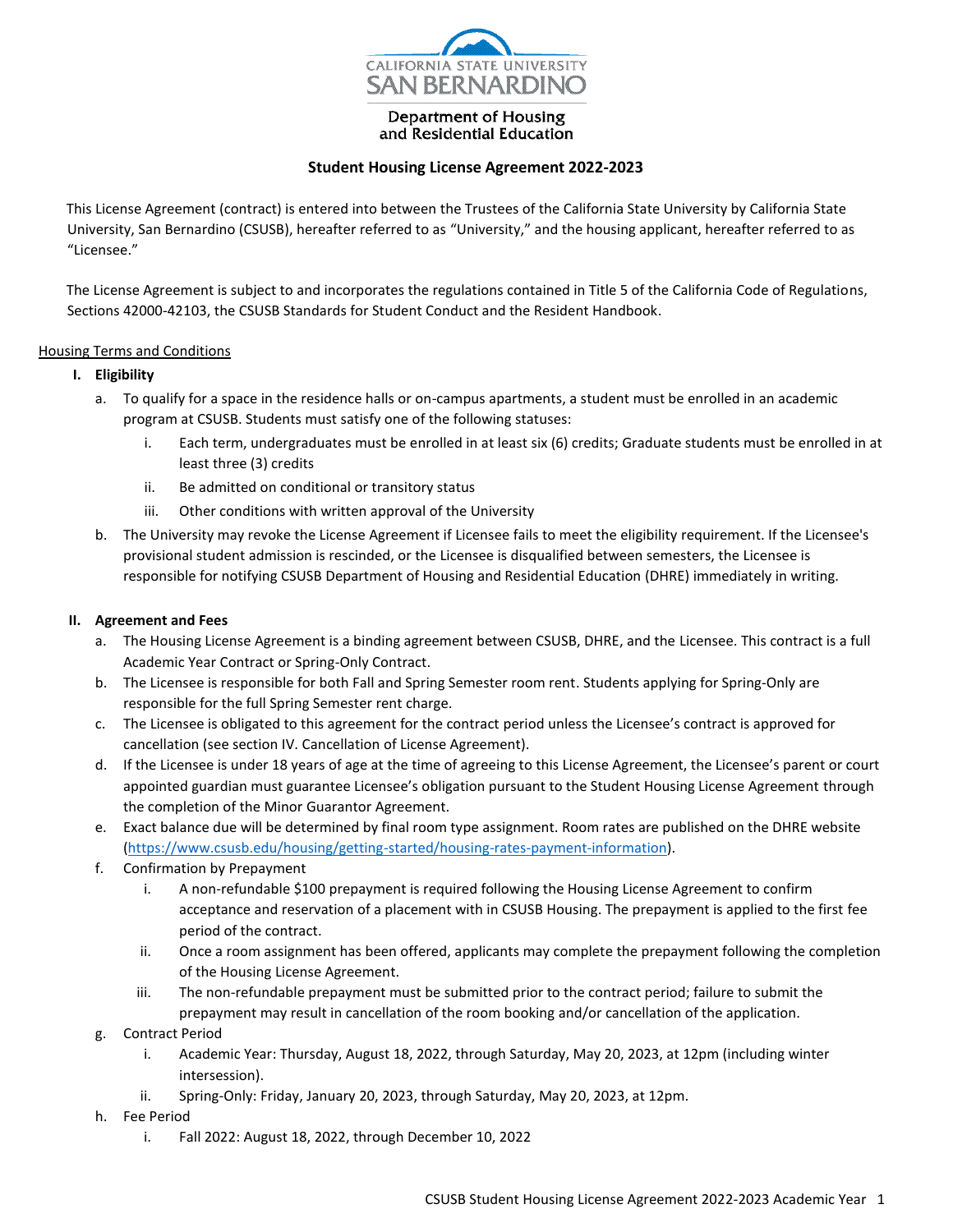- a. Winter intersession: December 11, 2022, through January 20, 2023, is included with the Academic Year contract; only charged for occupancy beyond Fall period for cancelled agreements
- ii. Spring 2023: January 20, 2023, through May 20, 2023
- i. Fee Installments
	- i. Housing Fee installment dates reflect CSUSB tuition fee due dates, as determined by Student Financial Services
	- ii. Academic Year: The Academic Year is divided into semester fee installments (2):
		- a. August 11, 2022
		- b. January 12, 2023
	- iii. Spring-Only: January 12, 2023
- j. Payment Schedule
	- i. Licensee agrees to review account balance information regularly through their MyCoyote account and make payment on or before published due dates, reflective of tuition deadlines.
	- ii. Remaining financial aid/scholarship funds after tuition fees are paid will be automatically applied to charges on the student account, including housing rent/fees.
- k. Alternative move in rent adjustments
	- i. When a room assignment offer from DHRE occurs after the first week of classes, mutually agreed upon occupancy starting between September 6, 2022, through November 29, 2022, will be prorated using the academic year daily rate.
	- ii. November 30, 2022, through January 19, 2023, are considered early spring occupancy and will be charged at the spring term daily rate. Approval to move in during this time period is limited and at complete discretion of the University.
- l. Utilities
	- i. The following utilities are included in the total rent: water/sewage, electricity, garbage/waste disposal, internet and other utilities and services supplied to the premises.
	- ii. Licensee agrees utilities are intended for normal residential use. Evidence of excessive use may result in notice, reimbursement of additional costs, or revocation of the License Agreement.
	- iii. University/DHRE shall not be liable for any interruption or failure of utility service on the premises and Tenant shall have no rights or claims as a result of any such failure.
- m. Meal Plans
	- i. All residents who reside in Coyote Village must purchase a mandatory meal plan for the Academic Year.
		- a. Residents will make a Yotie Eats meal plan selection following the Housing License Agreement.
		- b. All other inquiries (cancellation, dietary needs, meal swipe and dining dollar balances) regarding the meal plan should be directed to Yotie Eats.
	- ii. Residents who live in Arrowhead Village and University Village may purchase a voluntary meal plan directly through Yotie Eats.

# **III. Occupancy**

- a. Occupancy Period
	- i. Academic Year: University hereby grants to Licensee permission to potentially occupy an assigned space within the housing facility as a Licensee for the 2022-2023 academic year beginning on Thursday August 18, 2022, and ending by 12pm Saturday, May 20, 2023.
		- a. Winter intersession: Winter intersession/winter break housing occupancy (December 11, 2022, through January 20, 2023) is included with the Academic Year contract.
		- b. Contract Break: Unless sooner terminated under the provisions of this License Agreement. Licensees who are approved for requested termination of contract ending in Fall 2022 will be subject to occupancy ending by 12pm Saturday, December 10, 2022.
	- ii. Spring Only: Spring 2023 occupancy may begin on Friday, January 20, 2023, and ending by 12pm Saturday, May 20, 2023, unless sooner terminated under the provisions of this License Agreement.
	- iii. Licensee is required to sign up for a move-in appointment time prior to moving in. Additional precautions and safety measures may be issued for any move-in and moveout period.
- b. Occupancy of Bed Space
	- i. University shall assign each Licensee to a specific bed space within the facilities. University reserves the right to change room assignments, assign a new Licensee, or reassign a current Licensee to any unoccupied bed space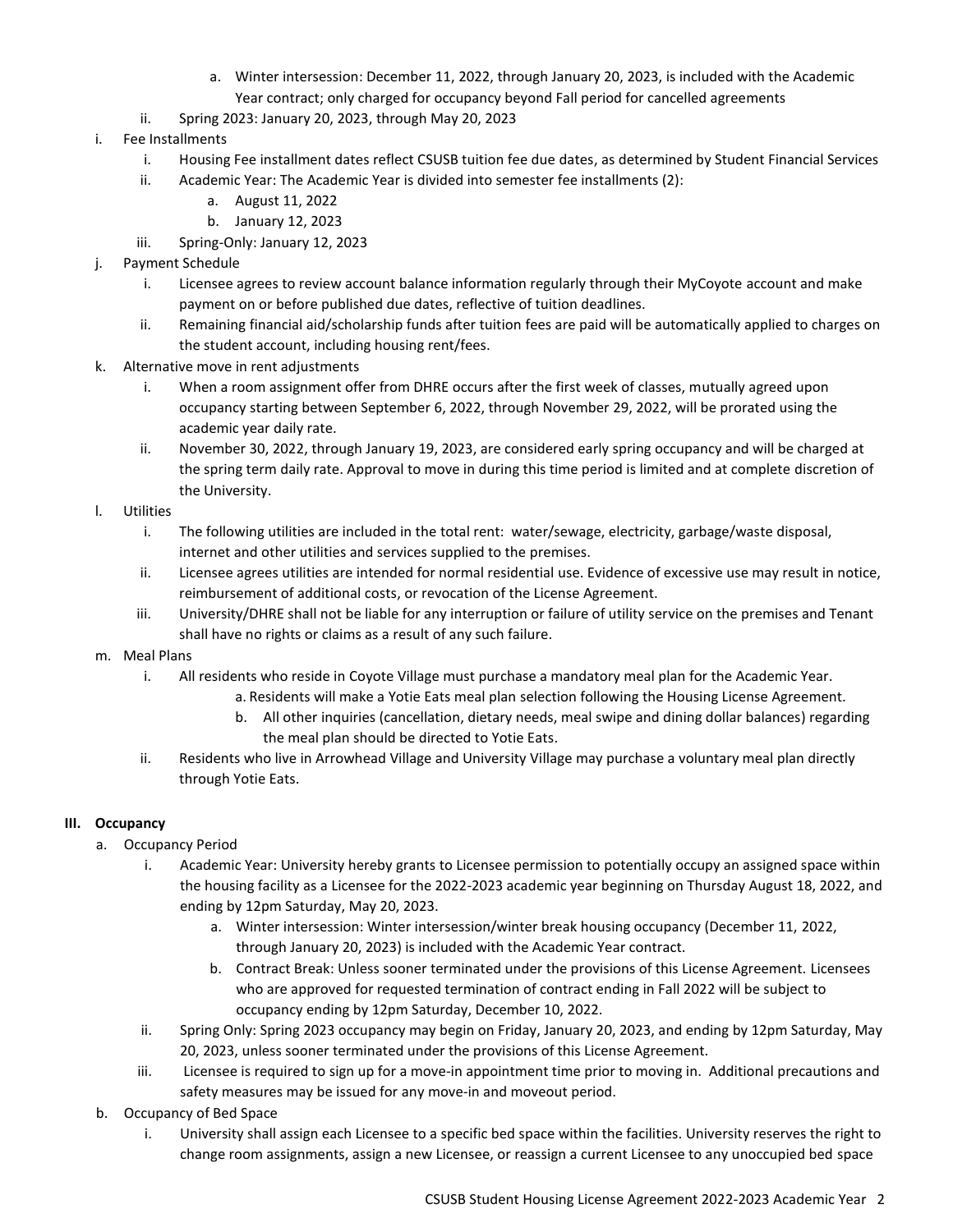at any time, and/or consolidate vacancies in the interest of health, discipline, occupancy, or for the general welfare of the Licensee.

- ii. Licensee shall vacate the housing facility on the expiration of the license period, or upon revocation of this License Agreement. Licensee who withdraws from the University or have their license revoked must vacate the residence halls within three (3) calendar days unless a DHRE administrator grants special permission for a longer stay.
- iii. Occupancy of the housing facility after the license period, revocation, or published fee period, will be charged a daily rate and improper check out fees for additional dates.
- iv. Licensee may not sub-lease space to another individual.
- c. Unclaimed Space
	- i. Failure to check-in and claim assigned housing space or to make alternative arrangements for late move in by 5pm Friday of the first week of instruction may result in cancellation of the License Agreement.
- d. Use of Premises
	- i. Licensee agrees that assigned space is licensed for residential use only. Licensee shall not use the space as a business address nor conduct business activities on the premises. Conducting business activities includes (but is not limited to) using the living unit address as a mailing address for business related activities, network use or hosting business-related functions and/or websites. Licensee additionally agrees not to permit the living unit to be used for illegal purposes or to engage in illegal acts within the living unit or upon the grounds of the residential community.
- e. Room and Hall Assignment and Changes
	- i. The University shall assign each Licensee a bed space in a particular room. Specific assignment may be changed from time to time based on the needs of the Licensee and/or DHRE.
	- ii. Where possible, the University will try to accommodate the Licensee's request.
	- iii. Room and hall changes may only occur as directed by the DHRE staff, or as requested by a Licensee and approved by DHRE staff.
	- iv. Failure to move to a new room as directed by staff, or failure to accommodate a room for a new roommate, are violations of the License Agreement.
	- v. Licensee shall consolidate (move or have someone move into their room) when directed based on their room having an open bed space.
	- vi. Licensee may have the option to "buy out" the open bed space (double rooms) or apartments turning the unit into a single use space, depending on availability and departmental needs.
- f. Checking In and Out
	- i. Checking In: When checking into the housing facility, Licensee must complete an online Room Condition Inventory (RCI) upon inspection of the room. This must be submitted within 48 hours of occupancy.
	- ii. Checking out: When checking out of the housing facility, Licensee must return the room/apartment to the original configuration and condition; turn in all keys, and key cards; and remove all personal property. Check out completion is determined by the date keys are received by DHRE. It is the Licensee's responsibility to follow proper University check-out procedures (Licensee should check with their residence hall staff and read DHRE communication for proper check-out procedures); failure to do so may result in improper checkout charges.

## **IV. Cancellation of License Agreement (by Licensee)**

Licensee must request to cancel a reserved bed space by submitting a Cancellation Request to the University through the online Housing Portal.

- a. Cancellation Prior to Published Cancellation Deadline
	- i. The Licensee may cancel their Housing License Agreement online through the Housing Portal by published Cancellation Deadlines. The Licensee will forfeit their non-refundable room reservation prepayment, with no additional financial penalties, if a written cancellation is submitted at least thirty (30) days before the start of the published Fee Period.
	- ii. Cancellation Deadlines:
		- a. 2022-2023 Academic Year: July 19, 2022
		- b. 2023 Spring Only Agreement: December 21, 2022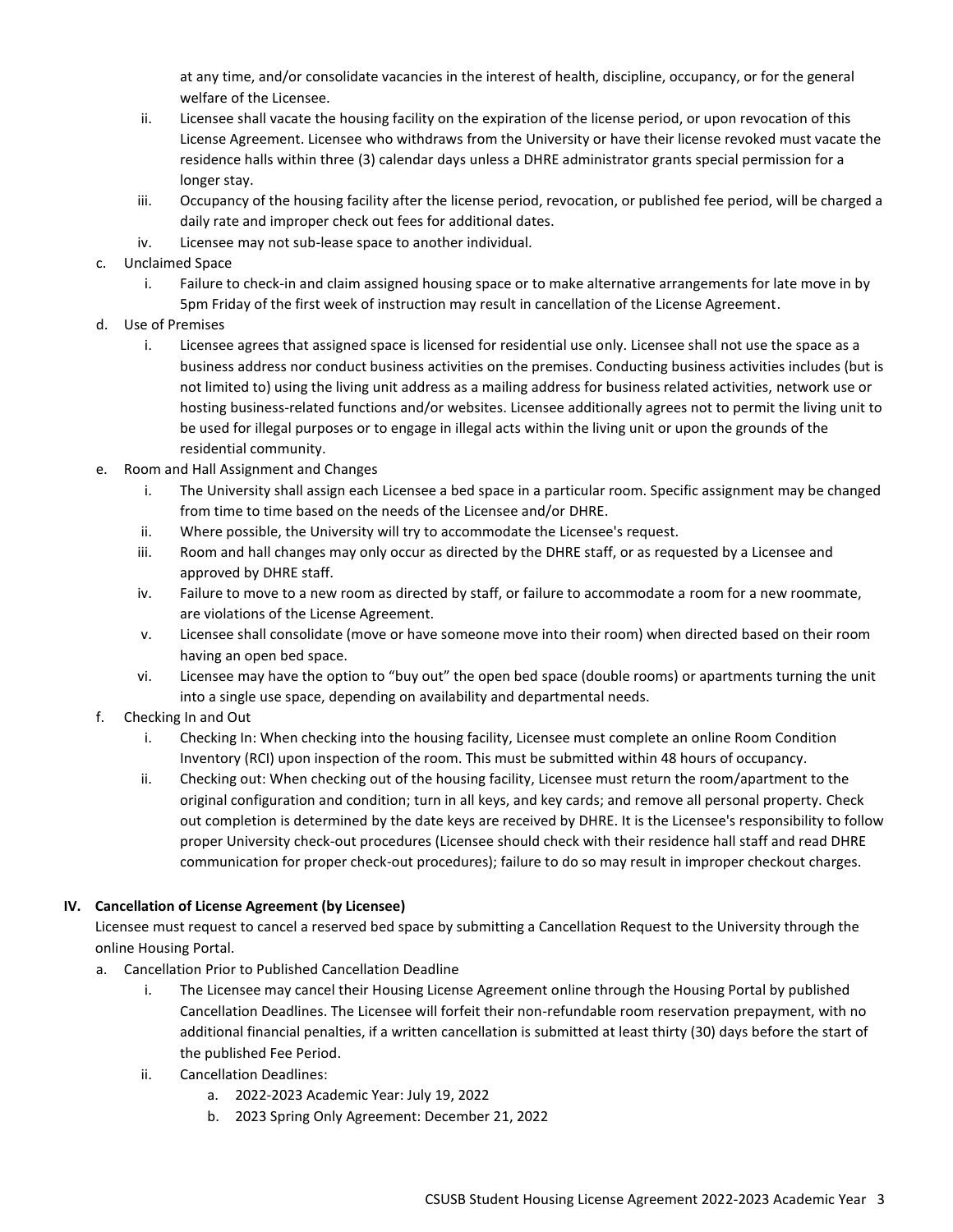- iii. License Agreements signed after the published cancellations dates are subject to the terms of "Cancellation After Published Cancellation Deadline" (IV.b)
- b. Cancellation After Published Cancellation Deadline
	- i. The License Agreement is a legal and binding contract between the Licensee and the University for the full contract period stated. Any Licensee who wishes to terminate the License Agreement shall submit the online Request to Cancel Housing License Agreement form through the online Housing Portal, which should be submitted at least thirty (30) days' prior to intended check out date. The reason for cancellation is limited to the cancellation standards noted in this agreement. Cancellation requests must include appropriate explanation (personal statement) and supporting documentation. The University, at its sole discretion, will decide to grant or deny the written request.
	- ii. Approved cancellation requests of the Housing License Agreement after the published deadline must be based on the cancellation standards listed:
		- a. Graduation
		- b.Marriage (copy of official marriage certificate required)
		- c. Military Service (copy of military orders)
		- d. Licensee is a member of an International Program or one-semester exchange (letter of program ending)
	- iii. Hardship considerations: Hardship occurring after the published cancellation deadline is considered if unexpected and outside of the Licensee's control and must be supported by appropriate documentation. Approval is at discretion of the University.
		- a. Medical Hardship: A release due to medical hardship must include written statement on letterhead from a licensed medical provider indicating how living on campus is related to the Licensee's documented needs. Accessibility related claims must also be accompanied by a recommendation from the CSUSB Services to Students with Disabilities office.
		- b. Financial Hardship: Must include verification appropriate to the circumstance and must demonstrate an unexpected loss of finances outside of the control of the licensee. Licensee must submit copy of current academic year financial aid award summary for evaluation in addition to appropriate documentation of the unexpected financial loss.
	- iv. Cancellation request by minors: In the event the Licensee is under the age of 18 at the time the Student Housing License Agreement is executed, the request for cancellation of the License Agreement must be accompanied by the written consent of a parent or guardian.
- c. Cancellation Administrative Decisions
	- i. If the request for cancellation is granted by the University, the financial obligation to the Licensee may include:
		- a. Occupancy rent: Prorated rent charges for dates of occupancy or room reservation, including days between term fee periods when applicable.
		- b.Contract break fee: Up to a thirty (30) day contract break notice fee for cancellations received after published Cancellation Deadline. Notice fees are determined by a daily-prorated term rate of the reserved and/or occupied room type.
		- c. Up to a thirty (30) day rent fee for cancellations approved during occupancy period.
		- d.Improper check out fees: Licensee is responsible for arranging and completing all necessary check-out procedures, including return of key(s) through DHRE communicated methods (see III.f.ii).
	- ii. Licensees with approved cancellations vacating from on-campus housing after the Fall fee period will be charged the Fall term daily rate for all days the space remains occupied (including with belongings) after 12pm Saturday, December 10, 2022. It is advised that Licensee checkout by Saturday, December 10, 2022, if they do not intend to continue occupying the rented space for the spring semester. Check out is determined by the date keys are received by DHRE.
	- iii. Denied Cancellations
		- a. If the request for cancellation is denied, the Licensee is responsible for paying all fees outlined in the License Agreement.
		- b.Abandonment of the premises is not a release of financial obligation to the Licensee.

# **V. Revocation of License Agreement (by University)**

a. The University may revoke this License Agreement upon the following conditions: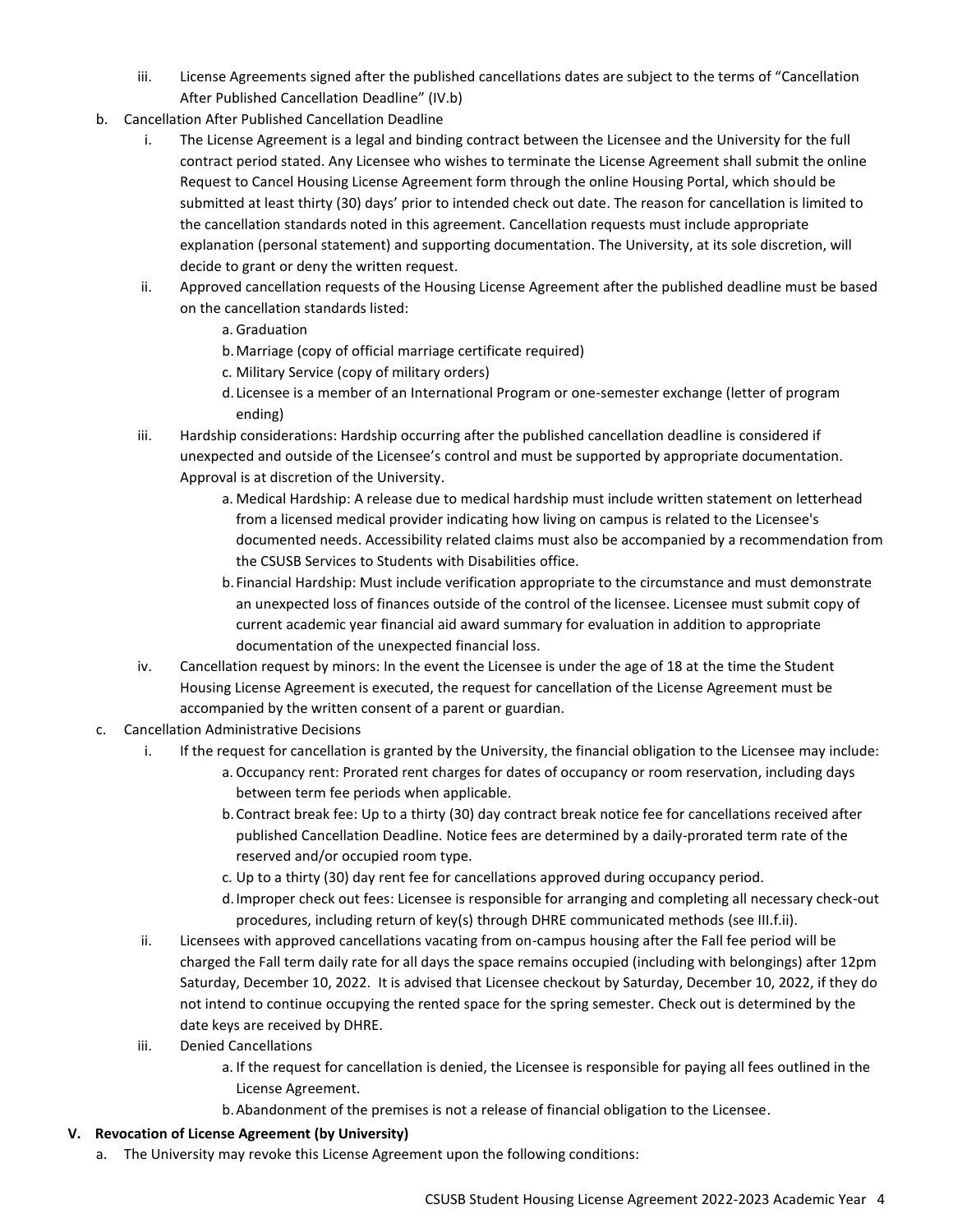- i. In the event of misconduct listed in the subsection 41301, Title 5, California Code of Regulations.
- ii. Failure of Licensee to maintain status as a student at the University. Undergraduate Licensee must be enrolled in six (6) or more credits; Graduate Licensee must be enrolled in at least three (3) credits to be eligible to live on campus.
- iii. Licensee's breach of any term or condition of this License Agreement, appendices, or resident handbook policies, including failure to pay required fees.
- iv. Administrative necessity of the University, including cases of destruction or unavailability.
- b. The University shall give Licensees not less than three (3) days written notice in the event of an occurrence described above in Article V subsections (a.i), (a.ii), or (a.iii); in the event of an occurrence described in Article VII subsection (a.iv) the University shall grant licensees not less than fourteen (14) day notice except in cases of emergency.
- c. Revocation of this Student Housing License Agreement shall not release License from paying any obligation due to the University for the period of occupancy. Licensee is financially responsible for all fees through the date of revocation by the University. Additional fees may be assessed if the University is unable to replace Licensee without incurring financial loss.

## **VI. Abandonment by Licensee**

- a. Except as permitted in Section IV or V, termination of this License Agreement or abandonment of the premises by Licensee shall not release Licensee from paying any obligation due the University, so long as the University does not terminate Licensee's right to an assigned bed space.
- b. In the event of cancellation or abandonment, Licensee shall have the right to be released from this agreement if a suitable replacement is found, pursuant to campus regulations and with consent of University, whose consent shall not unreasonably be withheld.
- c. Failure to comply with outlined instructions regarding vacating the premises could result in a fee, in accordance with the fee schedule. Abandoned premises shall have secondary priority for replacement after students who completed a request for Student Housing License Agreement cancellation.

## **VII. Disposition of Property**

Any property of Licensee remaining in the student housing facility after abandonment, termination, eviction, or revocation of this license may be removed and stored by the University at the expense and risk of the Licensee and will be disposed of pursuant to the laws of the State of California as outlined in Title 5, Section 42375, entitled Care, Restitution, Sale or Destruction of Lost Property, and Section 42376, entitled Proceeds of Sale. Property may be claimed by Licensee or authorized agent upon payment of storage charge in full.

## **VIII. Treatment of Indebtedness**

Failure of Licensee to satisfy the financial obligations of this License Agreement may result in one or more of the following: a. Imposition of a late fee in accordance with the fee schedule.

- b. Withholding of University services pursuant to Title 5 subsection 42381. This includes denial of registration.
- c. Offset of paychecks, loans, grants, or scholarship payable through the University, and/or income tax refunds or rebates.
- d. Revocation of the License Agreement / Eviction with financial penalties.
- e. Employment of a collection agency to collect all delinquent amounts. Any attorney fees and other reasonable collection costs and charges accrued during the collection of said amounts are the responsibility of the Licensee.
- f. Legal action to collect unpaid obligations.

## **IX. Refunds**

University shall authorize refunds as provided for in Title 5, California Code of Regulations, and the Housing License Agreement. Licensee should allow approximately two (2) to three (3) weeks after move out for processing of refund by the University.

## **X. Maintenance of Premises**

a. The University shall provide Licensee with a fully furnished room/apartment. The Licensee must note the condition of the room and furniture during the check-in process on the online Room Condition Inventory (RCI). Licensee agrees to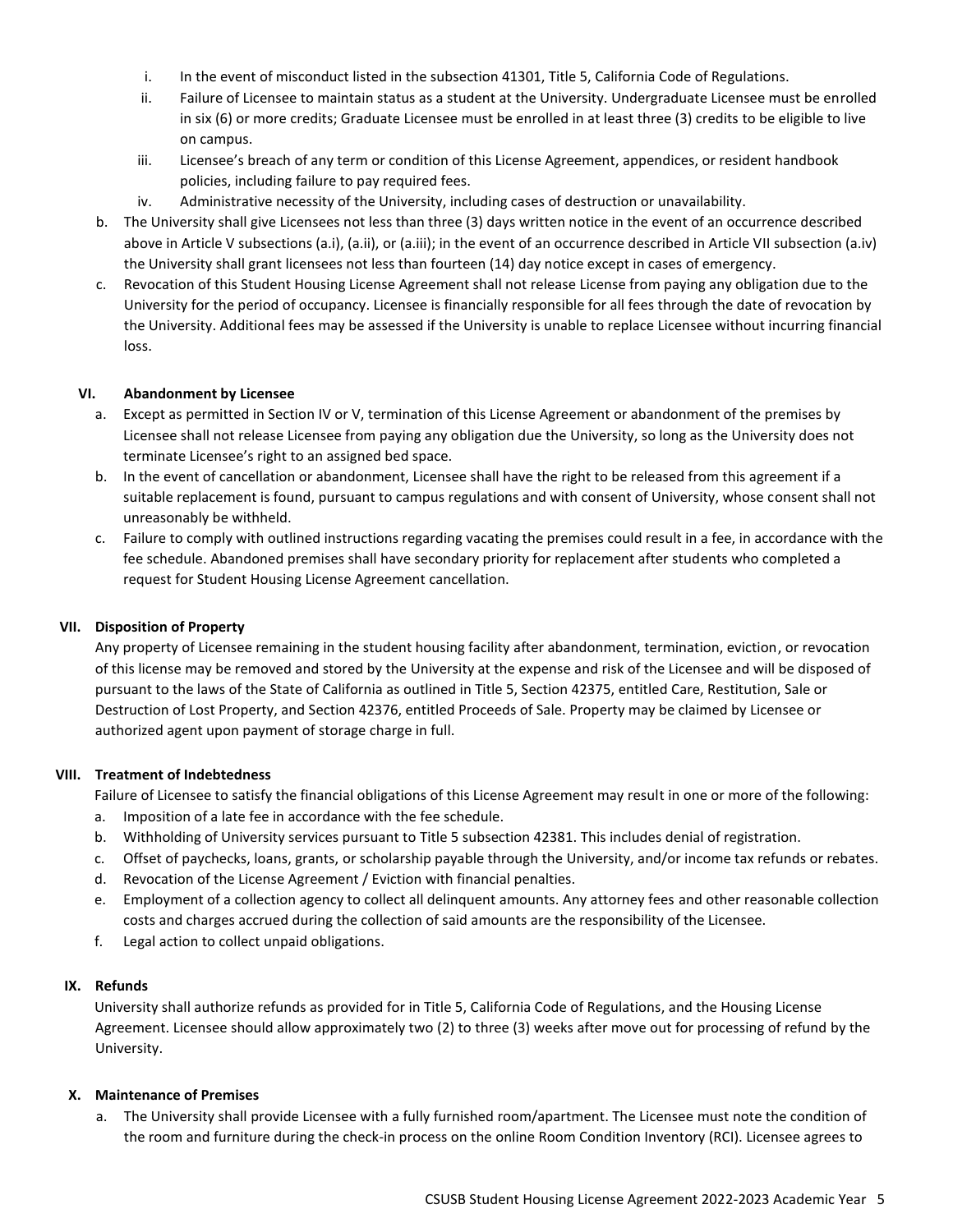give reasonable care to the living unit and furnishings, and to make payment for any damage or loss promptly upon demand by the University. Licensee shall vacate the living unit in good order and repair; normal and reasonable wear and tear are excluded. In the event Licensee fails to maintain the living unit in good order and repair, Licensee shall pay the University the reasonable costs incurred in returning the living unit to a condition of good order and repair.

- b. Licensee shall make no alteration or addition to the housing facility, structure, and/or furnishings without the permission of the University. Furniture assigned to space cannot be removed from designated space. Licensee who has made alterations to the premises will incur all fees associated with the cost of returning the premises to the original condition as determined by the University.
- c. Public areas and community bathroom facilities which are shared by residents in the building will be maintained by the custodial staff. Living areas and bathroom facilities which are located within the room or apartment must be cleaned and maintained by the residents of the unit.
- d. Licensee agrees to be jointly responsible with other residents for the protection of the housing facility including furnishings and equipment. Cost for damage or loss of common area furnishings or equipment (unless assigned to specific individuals), may be divided among all members of the living community who have reasonable access to the common area(s).

# **XI. Right of Entry**

The University shall have the right to enter the premises occupied by Licensee for the purposes of emergency, health, safety, maintenance, management of applicable rules and regulations, occupancy checks, or for any other lawful purpose. The University shall exercise these rights reasonably and with respect for Licensee's right to be free from unreasonable searches and intrusions into privacy and study space. While the staff will announce themselves before entering, these entries may be unscheduled. The University will lock all bedroom and exterior doors upon exiting the premises; the University shall not be responsible for, nor wave, lock out fees assessed to Licensee.

### **XII. Interruptions of Service and Construction**

- a. The University is not responsible for the continuation of mail, heating/cooling, maintenance, or security service at normal levels in the event of a natural disaster, strike, or lockout of public employees or suppliers' employees, power, water, or sewer interruptions from on- or off-campus sources, or in the event of other causal events beyond the university's control or reasonable anticipation.
- b. The University is not responsible for construction noise or disruptions associated with nearby construction sites or activity.
- c. As per this Housing License Agreement, the student agrees that they have been advised of possible disturbances and disruptions which are not grounds for termination of this agreement, adjustment in room costs, or reimbursement for personal items.
- d. Licensee shall not use any equipment or devices that utilizes excessive electrical energy, or which may overload the wiring or interfere with electrical services to other residents.

### **XIII. Mail Services**

- a. DHRE Mail Room services are available to Licensee for receiving mail and packages during the occupancy period.
- b. Licensee is responsible for checking for mail and packages.
- c. CSUSB and DHRE are not responsible for lost or stolen items, condition of mail upon receipt, or delays in delivery or pick up.

#### **XIV. Student Conduct**

- a. Licensee agrees to comply with DHRE policies, regulations, and procedures included as part of this agreement, the Resident Handbook, and any subsequent amendments. Detailed policies can be found in the Resident Handbook.
- b. Document Conflict: In the event of a conflict between the housing license, terms and conditions, handbook, and CSU policies, the more stringent and severe document, rule, or regulation will be enforced.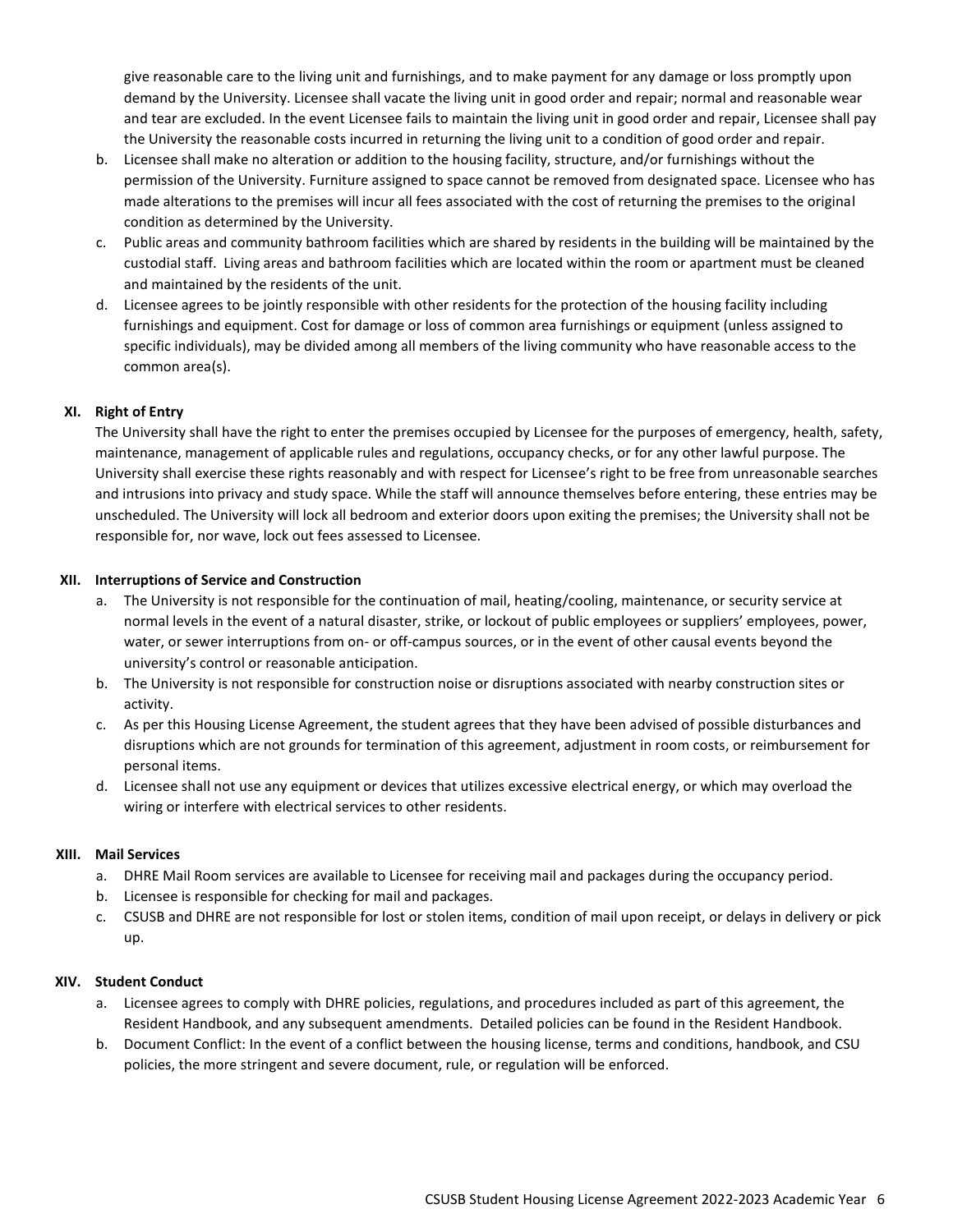#### **XV. Insurance**

- a. The University does not assume liability for a Licensee's personal belongings and has no insurance to cover personal or property damage of Licensee. Therefore, the University strongly recommends that the Licensee obtain additional coverage, such as a renter's insurance policy.
- b. During the period covered by this License Agreement, it is highly encouraged that the Licensee obtains health and accident insurance, on either an individual or group basis. Please be advised that the University does not cover nor assume medical expenses or liability for Licensees.

#### **XVI. Destruction or Unavailability**

In the event that bed space is destroyed or becomes unavailable as the result of conditions not reasonably foreseen at the time this License Agreement is made, and another bed space is not available, the Licensee shall be entitled to a prorated refund of any fees applicable to periods after Licensee was required to vacate. Such conditions include, but are not limited to, damage caused by floods, mudslides, fire, earthquake, other natural disasters and vandalism; civil disorder; compliance with state or federal law; unanticipated interruption of basic services; a drop in the rate of cancellations not reasonably foreseen by University, if such a drop results in an over-booking of available housing facilities.

### **XVII. Force Majeure**

Neither Licensee nor University shall be liable for any delay or default in the performance of its obligations hereunder if such delay or failure to perform is caused by conditions beyond its reasonable control including, but not limited to, acts of God, government restrictions or orders, wars, insurrections, disaster, acts of terrorism, communicable disease outbreak, epidemic or pandemic, and/or any other cause beyond the reasonable control of the party whose performance is affected.

### **XVIII. COVID-19**

- a. Licensee and University acknowledge that the full impact of COVID-19 is not known or reasonably foreseeable. In the event that circumstances related to COVID-19, or to any reoccurrence of the COVID-19 virus, reasonably prevent or hinder a party's performance hereunder, the party whose performance is affected may invoke the Force Majeure clause of this Agreement and be excused from liability for its failure or delay in performing its obligations hereunder, even if the circumstances related to COVID-19 were foreseeable at the time of the parties' execution of this Agreement. Notwithstanding the foregoing, in no event shall Licensee be excused from paying any fees or amounts owed for the period of time during which Licensee occupied the housing facility.
- b. In the event that Licensee is unable to occupy the housing facility due to University circumstances related to COVID-19, the University will provide Licensee with prorated refunds for any license fee amounts representing the time period during which Licensee was unable to occupy the Premises due to circumstances related to COVID-19.
- c. Licensee is responsible for reading the 2022-2023 Student Housing License Agreement Addendum, if published. If the Licensee understands and agrees to comply with the Addendum expectations, no additional action will be necessary. If no cancellation request is received the Licensee agrees to terms of the Addendum in addition to the CSUSB Student Housing License Agreement.

#### **XIX. Non-waiver**

The waiver of any breach of a term or condition of this License Agreement shall not constitute a waiver of any subsequent breach.

#### Disclosures

## **XX. Taxable Possessor Interest**

It is the position of the University that this License Agreement does not create a taxable possessor interest in real property. However, pursuant to Revenue and Taxation Code subsection 107.6, Licensee is hereby notified that a taxing authority may take a contrary view and may assess Licensee property taxes based on Licensee's interest in this License Agreement.